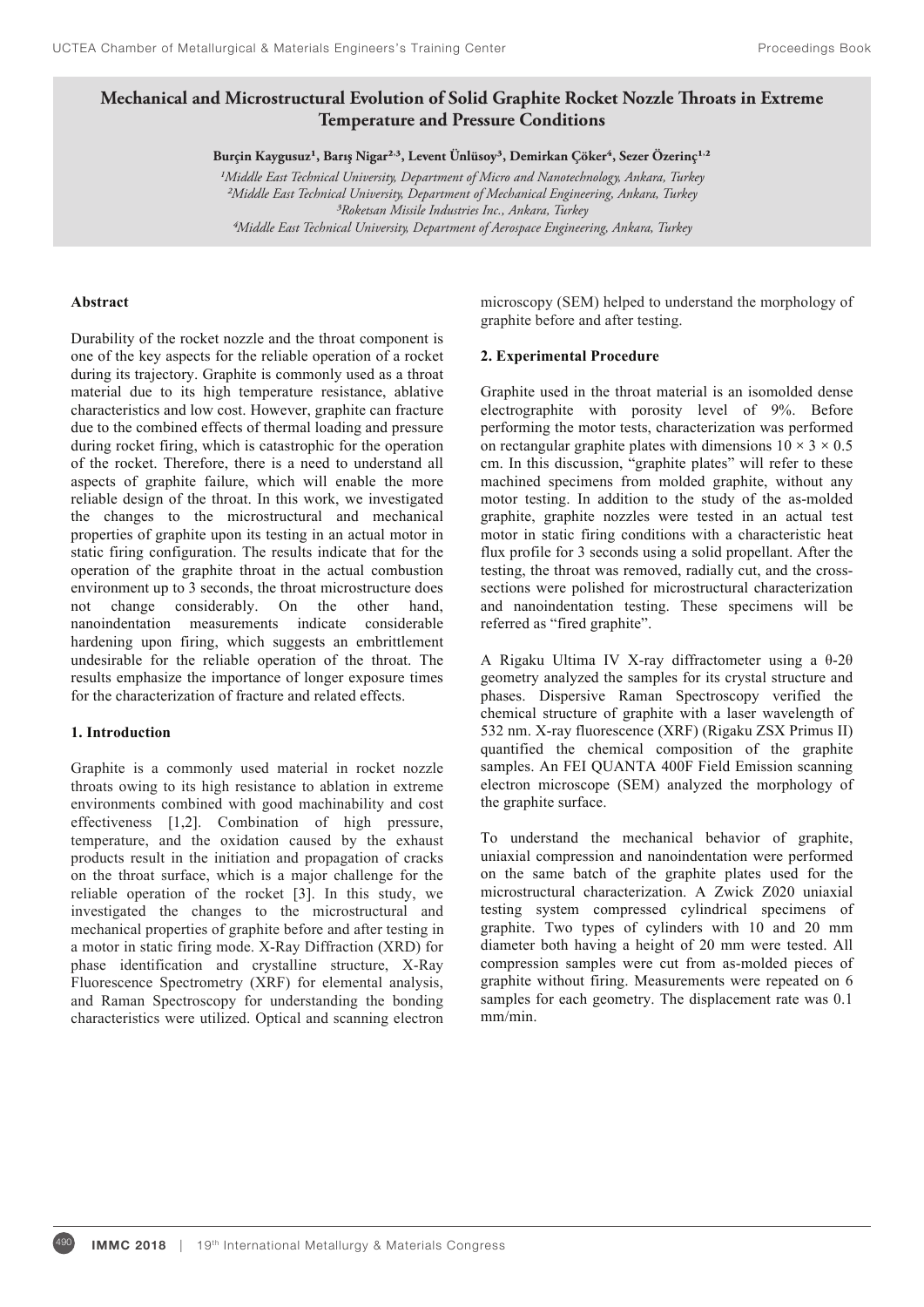An Agilent G200 nanoindenter performed nanoindentation tests on graphite plates, and also on the cross sections of the fired graphite nozzle. By performing nanoindentation at different locations over the cross section, we examined possible changes in local mechanical properties due to heating and pressure effects.

# **3. Results and Discussion**

XRF results (spectrum not shown) has shown that specimens are composed mostly of graphite as expected. The plates are 96.7 wt.% carbon and 3.2 wt.% oxygen with other small impurities of Si, S, Ca, Mg and Al all below 0.02%.

Figure 1 shows X-ray diffraction and Raman spectra of graphite plates and fired graphite. The results from the two samples are mostly coincident considering the uncertainties associated with the specimens and the measurements. This indicates that there is no major change in the chemistry and microstructure of graphite upon testing. XRD results show that the crystal structure of graphite is hexagonal and all peaks belong to the Graphite-2H phase, in agreement with the ICSD PDF data (00-041-1487). The most common features in the Raman spectra are labeled in Figure 1(b). In this figure, D and G bands are characteristic peaks for graphite. The dominant G band comes from the  $sp<sup>2</sup>$ vibrations [4].



**Figure 1.** (a) XRD spectrum and (b) Raman spectrum of graphite plates and fired graphite.

Figure 2 shows SEM images of graphite plate and fired graphite. In fired graphite, regions with higher brightness are observed. We attributed this to the sticking of the fuel particles to the nozzle, potentially abrading and oxidizing the surface of the nozzle. EDS analysis to be done will provide further insight to the surface characteristics.



**Figure 2.** SEM images of (a) graphite plate, and (b) fired nozzle graphite. Inset of (b) shows a low magnification view of the brighter regions.

Figure 3 shows twp 20 mm diameter, 20 mm height test specimens before and after compression. The specimens failed in a brittle fashion and most specimens fragmented into multiple pieces upon testing as shown in the figure. Figure 4 shows the stress-strain behavior of 10 mm diameter and 20 mm diameter specimens. Overall the results have good repeatability, considering the fact that in brittle samples the variance is usually high.

Table 1 summarizes the compression test results in terms of the average values and standard deviations. The 10 mm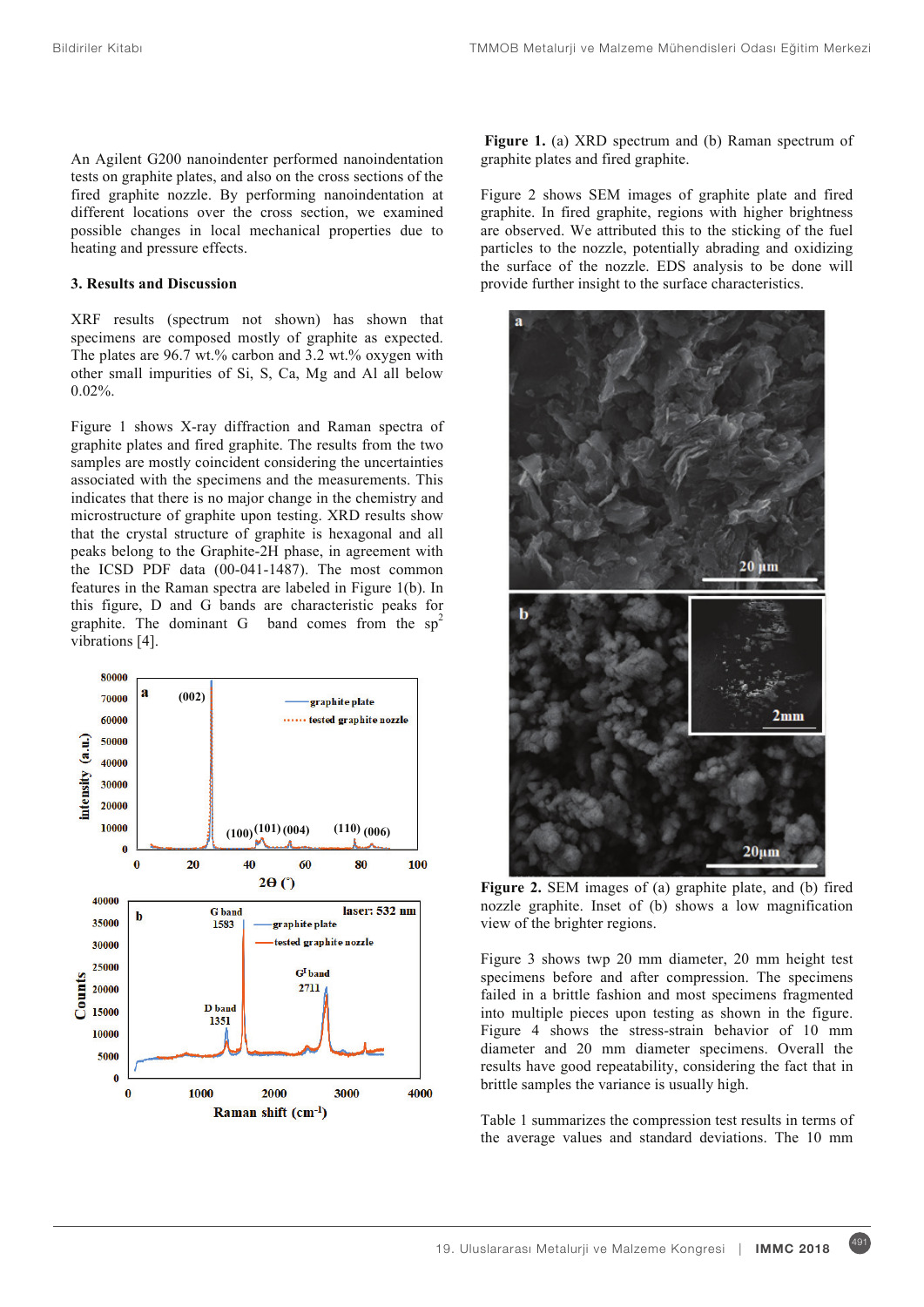diameter specimens have an average compressive strength of 56 MPa. Previous measurements on graphite indicated strength values around 60-70 MPa under compression [3,5]. Considering that the results are highly dependent on the manufacturing details and porosity of the specimens for brittle materials, the discrepancy is within reasonable limits. Larger diameter samples have a slightly higher strength, which might be due to the better alignment of these samples with respect to the loading surfaces. Furthermore, the standard deviation of the compressive strength is lower for this larger-diameter batch.



Figure 3. Two 20 mm-diameter compression test specimens, untested on the left, and after compression testing on the right.



**Figure 4.** Results of compression tests of graphite cylinders cut from graphite plates with two different diameters.

|  |  | Table 1. Summary of Compression testing results. |  |
|--|--|--------------------------------------------------|--|
|--|--|--------------------------------------------------|--|

| <b>Sample</b><br><b>Diameter</b> | Average<br>Compressive<br><b>Strength (MPa)</b> | <b>Standard</b><br><b>Deviation</b> (MPa) |
|----------------------------------|-------------------------------------------------|-------------------------------------------|
| 10 mm                            | 56 1                                            |                                           |

|--|--|

In addition to compression tests, nanoindentation was performed at various locations over the cross section of the fired graphite. At least 15 indentations were performed on each selected location on the sample and the average results are summarized in Table 2.

Nanoindentation results show that the hardness and the elastic modulus of the graphite dramatically increase upon firing. The increase is significantly higher than the hardness deviations within a sample, indicating that firing actually affects the mechanical properties at the small scale. This hardening is observed at different locations over the crosssection of the fired graphite, including regions relatively farther away from the firing. This suggests that the hardening might be related to the temperature rise and associated morphology change in graphite. The throat component reaches to very high temperatures as a whole upon firing, and its effect on the mechanical properties would appear throughout the cross-section. Additional experiments with longer firing times and more detailed mechanical mapping by using nanoindentation will provide further insight to the observed hardening.

**Table 2.** Nanoindentation results of graphite samples

| Sample            | <b>Hardness</b><br>(GPa) | σн<br>(GPa) | <b>Elastic</b><br><b>Modulus</b><br>(GPa) | $\sigma_{\rm E}$<br>(GPa) |
|-------------------|--------------------------|-------------|-------------------------------------------|---------------------------|
| graphite<br>plate | 0.31                     | 0.07        | 9.1                                       | 1.2                       |
| fired<br>graphite | 0.51                     | 0.05        | 12.4                                      | 13                        |

### **4. Conclusions**

In this work, we investigated the microstructural and mechanical properties of graphite used in rocket nozzles in as-molded state and after testing in static firing mode. After 3-second firing experiments, there was no significant change in the microstructure and chemistry of graphite. However, significant hardening was observed through nanoindentation experiments. Possible embrittlement accompanied by this hardening might be critical for the reliable operation of the nozzle for longer firing times.

Future studies will focus on compression testing of fired graphite, and microstructural and mechanical characterization of graphite tested for longer firing periods.

#### **Acknowledgements**

We would like to thank Roketsan Laboratories and machine shop for testing and manufacturing of the specimens, METU Central Laboratory, METU Mechanical